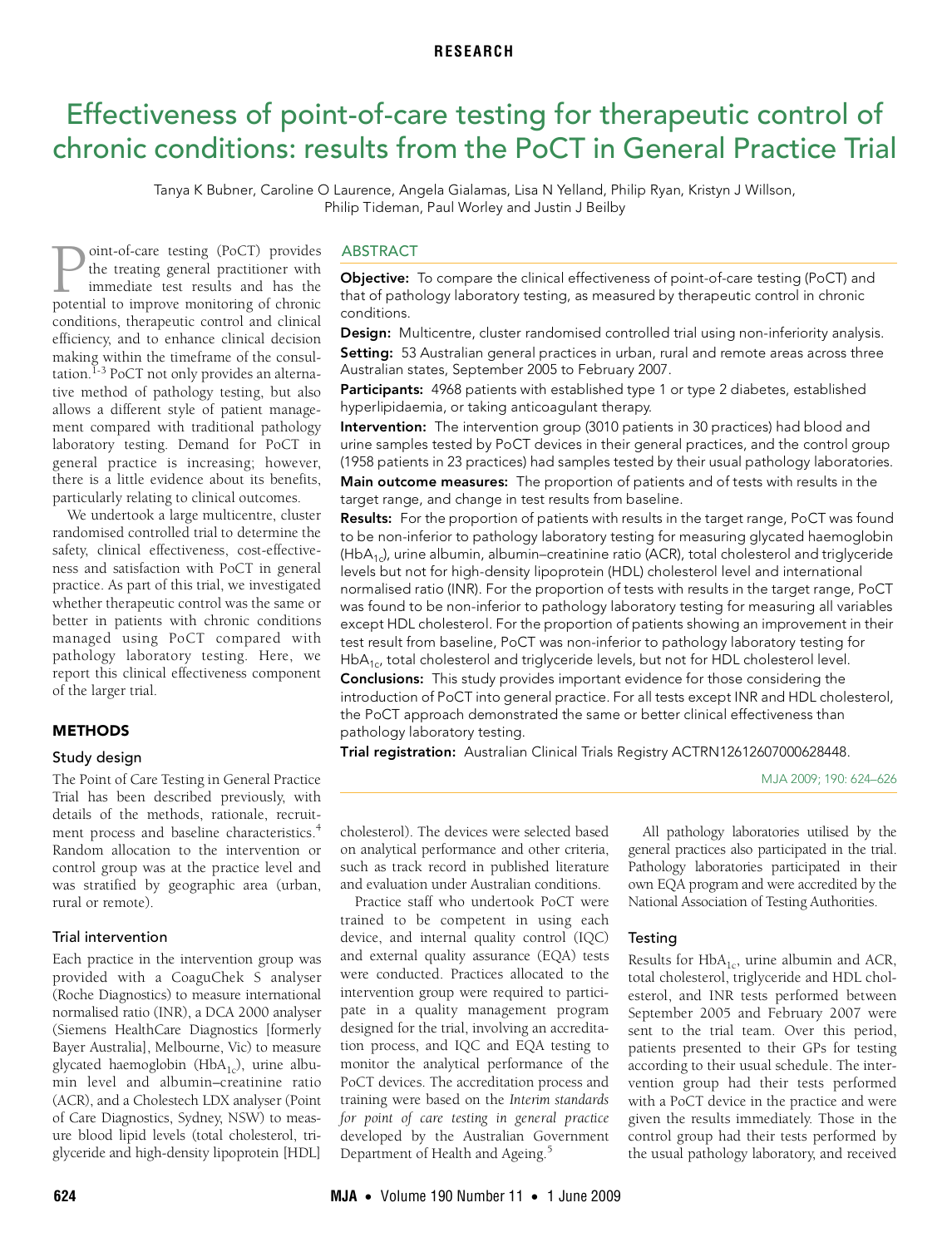| 1 Target ranges by condition |
|------------------------------|
| and test                     |
|                              |

| Condition and test                                                                                                          | Target range                       |  |  |  |  |
|-----------------------------------------------------------------------------------------------------------------------------|------------------------------------|--|--|--|--|
| Diabetes $6,7$                                                                                                              |                                    |  |  |  |  |
| $HbA_{1c}$                                                                                                                  | ≤7%                                |  |  |  |  |
| Microalbuminuria $^7$                                                                                                       |                                    |  |  |  |  |
| Albumin-creatinine ratio                                                                                                    | $<$ 3.6 (female)<br>$<$ 2.6 (male) |  |  |  |  |
| Urine albumin                                                                                                               | $<$ 20 $\mu$ g/min                 |  |  |  |  |
| Hyperlipidaemia <sup>9</sup>                                                                                                |                                    |  |  |  |  |
| Total cholesterol                                                                                                           | $< 40$ mmol/l                      |  |  |  |  |
| Triglycerides                                                                                                               | $< 20$ mmol                        |  |  |  |  |
| HDI cholesterol                                                                                                             | $>10$ mmol/l                       |  |  |  |  |
| INR <sup>8</sup>                                                                                                            |                                    |  |  |  |  |
| Atrial fibrillation and other<br>conditions                                                                                 | $2.0 - 3.0$                        |  |  |  |  |
| Prosthetic heart valve                                                                                                      | $25 - 35$                          |  |  |  |  |
| $HbA_{1c}$ = glycated haemoglobin proportion.<br>HDL = high-density lipoprotein.<br>$INR =$ international normalised ratio. |                                    |  |  |  |  |

the results either by telephone or at a followup visit.

During the first 6 months of the study, intervention patients had dual tests performed, by PoCT and their usual pathology laboratory, to assess whether the two methods had clinically acceptable agreement.

## Ethical approval and registration

The trial was approved by five relevant independent Australian Human Research Ethics Committees and registered with the Australian Clinical Trials Registry (ACTRN 12612605000272695).

## Statistical analysis

Two approaches were taken to measure therapeutic control for each test. The primary outcome was the proportion of

patients with results in the target range, based on results of the most recent test. The secondary outcome was the proportion of tests with results in the target range. The therapeutic target ranges used for the seven tests were based on published clinical guidelines (Box 1). $6-9$  $6-9$  In addition, the study investigated any reduction in the test result from baseline (for  $HbA_{1c}$ , total cholesterol and triglyceride levels) and any increase (for HDL cholesterol level).

Analysis was performed using an identity binomial model. If this model failed to converge, a logistic regression model was used to obtain estimates of the proportion within target range in each treatment group, and the variance of the difference was estimated using the delta method. Adjustment was made for prespecified baseline covariates<sup>[4](#page-2-2)</sup> and for clustering at the practice level using generalised estimating equations. Multiple imputation was used to impute missing values for baseline covariates and the last test result. Statistical significance was assessed at the 0.05 level using a one-sided test for non-inferiority, and results are presented with 90% two-sided confidence intervals.<sup>10</sup> The non-inferiority margin for the difference in percentages (intervention minus control) was determined a priori by an expert clinical group to be −7%. No adjustments were made for multiple comparisons.

# RESULTS

Data were contributed to the study by 53 general practices and 23 pathology laboratories. The practices were located across three states of Australia, in urban (8 intervention, 9 control), rural (9 intervention, 6 control) and remote (13 intervention, 8 control) areas. Practice characteristics were similar across treatment groups: 10% of the

intervention practices and 8.7% of the control practices were solo practices; 40% (intervention) and 39.1% (control) had more than three GPs; 96.7% (intervention) and 91.3% (control) bulk billed; and 90% (intervention) and 95.7% (control) were accredited.

From these practices, 4968 patients (3010 intervention and 1958 control patients) participated in the study. Of the patients, 3819 had hyperlipidaemia, 1967 had type 1 or type 2 diabetes, and 944 were taking anticoagulant therapy (some patients had more than one condition). Patient baseline characteristics were similar in the different treat-ment groups (detailed elsewhere<sup>[4](#page-2-2)</sup>).

Analysis of the proportion of patients whose test results were in the target range showed that PoCT is non-inferior to pathology laboratory testing (ie, the same or better) for  $HbA_{1c}$ , urine albumin level, ACR, total cholesterol and triglyceride levels, but not for INR and HDL cholesterol level (Box 2).

A similar analysis of the proportion of tests that gave results in the target range showed that PoCT is non-inferior to pathology laboratory testing for  $HbA_{1c}$ , urine albumin level, ACR, total cholesterol and triglyceride levels and INR but not for HDL cholesterol level (Box 2).

The study also found that PoCT is noninferior to pathology laboratory testing in relation to the proportion of patients showing an improvement in their test results from baseline for:

•  $HbA_{1c}$  (57.3% [PoCT] v 44.9% [pathology laboratory]; difference, 12.4% [90% CI, 6.5% to 18.4%], *P* < 0.001);

• total cholesterol level (74.2% v 57.4%; difference, 16.8% [90% CI, 12.3% to 21.4%], *P* < 0.001); and

• triglyceride level (54.9% v 51.1%; difference, 3.8% [90% CI, -0.9% to 8.6%], *P* < 0.001);

## 2 Percentage of patients and tests with results in the target range

|                        | Percentage of patients with results in target range |                    |                                    |         | Percentage of tests with results in target range |              |                                    |         |
|------------------------|-----------------------------------------------------|--------------------|------------------------------------|---------|--------------------------------------------------|--------------|------------------------------------|---------|
| Test                   | Intervention<br>% (no.)                             | Control<br>% (no.) | Difference % (90% CI)              | P       | Intervention<br>%                                | Control<br>% | Difference % (90% CI)              | P       |
| <b>INR</b>             | 57.0% (572)                                         | 61.5% (372)        | $-4.5\%$ ( $-10.4\%$ to 1.5%)      | 0.24    | 55.8%                                            | 57.6%        | $-1.8\%$ (-4.5% to 0.8%)           | < 0.001 |
| $HbA_{1c}$             | 65.5% (1182)                                        | 56.2% (785)        | 9.3% (2.9% to 15.7%)               | < 0.001 | 64.1%                                            | 54.7%        | 9.4% (4.0% to 14.7%)               | < 0.001 |
| Urine albumin          | 75.0% (1182)                                        | 68.0% (785)        | 7.0% (-1.8% to 15.7%)              | 0.004   | 74.5%                                            | 66.4%        | 8.1% (0.5% to 15.8%)               | < 0.001 |
| <b>ACR</b>             | 77.4% (1182)                                        | 74.2% (785)        | 3.2% (-6.2% to 12.6%)              | 0.04    | 77.0%                                            | 72.6%        | 4.4% (-4.1% to 12.8%)              | 0.01    |
| Total cholesterol      | 38.7% (2356)                                        | 21.6% (1463)       | 17.0% (13.0% to 21.1%)             | < 0.001 | 34.9%                                            | 20.9%        | 14.0% (10.8% to 17.2%)             | < 0.001 |
| <b>HDL</b> cholesterol | 73.5% (2356)                                        | 82.7% (1463)       | $-9.2\%$ ( $-14.2\%$ to $-4.3\%$ ) | 0.77    | 74.5%                                            | 83.5%        | $-9.1\%$ ( $-13.4\%$ to $-4.8\%$ ) | 0.79    |
| Triglycerides          | 70.9% (2356)                                        | 68.8% (1463)       | 2.0% (-2.0% to 6.1%)               | < 0.001 | 67.0%                                            | 65.4%        | 1.7% (-1.8% to 5.1%)               | < 0.001 |

INR = international normalised ratio. HbA<sub>1c</sub> = glycated haemoglobin proportion. ACR = albumin–creatinine ratio. HDL = high-density lipoprotein.  $\leftrightarrow$